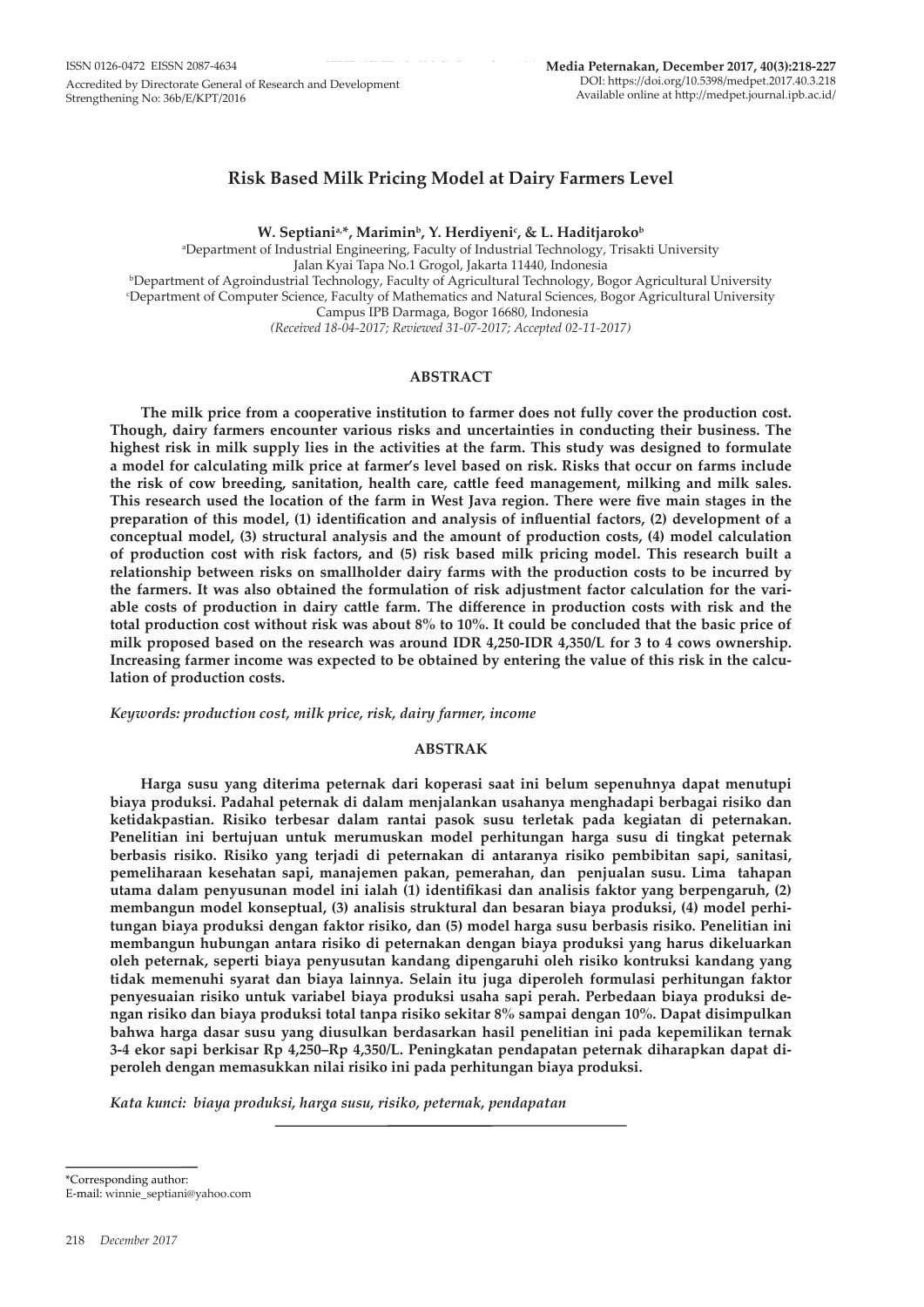### **INTRODUCTION**

The milk price received by dairy farmers from the cooperative institution currently does not fully cover the costs of production. Dairy farmers in doing business face various risks and uncertainties (Gorton *et al.*, 2006; Leppälä *et al.*, 2011). The prices of milk in the cooperative institution are determined by different quality standards including freezing point, fat, Total Plate Count (TPC), Total Solid (TS), and Total Solid Non Fat (TSNF) (Septiani *et al.*, 2016b). The quality of milk is determined by many factors, such as the quality and quantity of feed, milk handling by farmers, cooperative institution, and Dairy Processing Industry (DPI) (Septiani *et al.*, 2014). The quality of milk is also determined by the handling of milk during milk delivery to the cooperative institution or DPI (Septiani & Djatna, 2015). Conditions of dairy farm in Indonesia today for the most part are family business with small-scale enterprises (2-5 workers). The motives of its business are domestic, performed as a side or main effort, still far from innovation, and managed by business management and weak capitalization (Barrett, 1996; Thomassen *et al.*, 2008). Large-scale enterprises are very limited and generally no new dairy cattle farms are grown.

Based on the analysis of survey and expert knowledge representation, four main factors that led to a decrease in income of farmers are the declining selling prices of milk, decreasing the amount of milk production, the low number of cattle ownership, and the increase in production costs (Septiani *et al.*, 2014; Septiani *et al.*, 2016b). The decrease in the amount of milk production is due to a decrease in the productivity of milk cows. A decrease in productivity can occur due to the maintenance of health and feed management, which is not optimal (Melyukhina, 2011). It can also occur due to genetic factors such as the occurrence of inbreeding (mating siblings).

Low milk prices led to a reduced income of farmers. The decrease in revenue has an impact on the motivation of dairy farmers to develop their business (Hemme *et al.*, 2014). Farmers chose to sell the cows than selling milk. This condition leads to the issue of price of milk to be more complex than to be settled (Sobczyński *et al.*, 2013). Farmers earn a side income from the sale of culling cows, cows and veal calves (Isermeyer *et al.*, 2003). In general, the condition of farmers currently do not have sufficient knowledge to assess the feasibility of its business i.e., the contribution of income from their animals for incomes of farming households (Devendra, 2007; Costa *et al.*, 2013). Dairy farmers always consider favorable results without taking into account other factors, such as the use of family labor and the value of depreciation. As a result, businesses and livestock remain undeveloped.

As indicated above, the issue of risk and uncertainty in agriculture is not a new thing, because in fact, farmers have a lot of decisions relating to risks and uncertainties. The decision depends on many other factors beyond the capability of the farmers to control (Colicchia & Strozzi, 2012; Ehrig *et al.*, 2014; Williams, 2014). According to Bunn (1999), Tsolakis *et al.* (2014), Marra *et al.* (2012), the high variability in production have led to an increase in price variability.

Many factors must be considered in calculating the cost of milk production and milk prices at the farm level (Isermeyer *et al.*, 2003). According to Williams (2014), the risks associated with the price are essential in risk management. Risks associated with earnings, expenses, and costs can be identified, measured, analyzed, and organized theoretically, while the risks associated with weather and biology are not easily calculated and regulated (Nguyen *et al.*, 2007; Kim *et al.*, 2014).

The amount of revenue is directly affected by the sales price and production costs (Kumawat *et al.*, 2014). The production costs consist of fixed costs and variable costs (Horngren *et al.*, 2012). These costs are heavily influenced by the risks involved in the activities undertaken by farmers (Sobczyński *et al.*, 2013; Ehrig *et al.*, 2014; Williams, 2014). The elasticity of supply price and the price of fresh milk concentrates on individual farmer level is sufficiently high, where dairy production is highly responsive to these two variables. The risk of fresh milk price and the price of milk concentrate is very influential in milk production at the farm level (Rusdiana & Sejati, 2009).

Some studies related to the preparation of the prices were reported by Septiani *et al.* (2014), Kumawat *et al.* (2014), Isermeyer *et al.* (2003), Hemme *et al.* (2014), Sobczyński *et al.* (2013), and Ehrig *et al.* (2014). Based on the description of the above issues, the formulated goal of the research is a risk-based modeling calculations of the price of milk at the dairy farmer level, consisting of three sub-goals, namely: (1) determining the adjustment factor of risk in the variable cost of production of dairy cattle farming, (2) developing detailed production costs of dairy cattle farming by including the adjustment factor of risk, (3) calculating the basic price of milk per liter based on the total cost of production with the risk model been relied upon to be an early model for the parties concerned in determining the price of milk at the farmer level with considerable risk.

#### **MATERIALS AND METHODS**

#### **Sample Population**

The data collection of this study was conducted through (1) literature study from previous research, (2) observation of the activities conducted in each supply chain in the survey area located in west Java from January 2016 until Agustus 2016, with focus on 5 locations in Pangalengan, Lembang, Subang, Bogor, and Garut, (3) Data history about the actual price of milk from the cooperative institution and the amount of milk production, and (4) interview conducted thoroughly to the stakeholders and experts in the dairy supply chain.

#### **Data Analysis**

The data in this study were devided into five stages of research, they were building a conceptual model,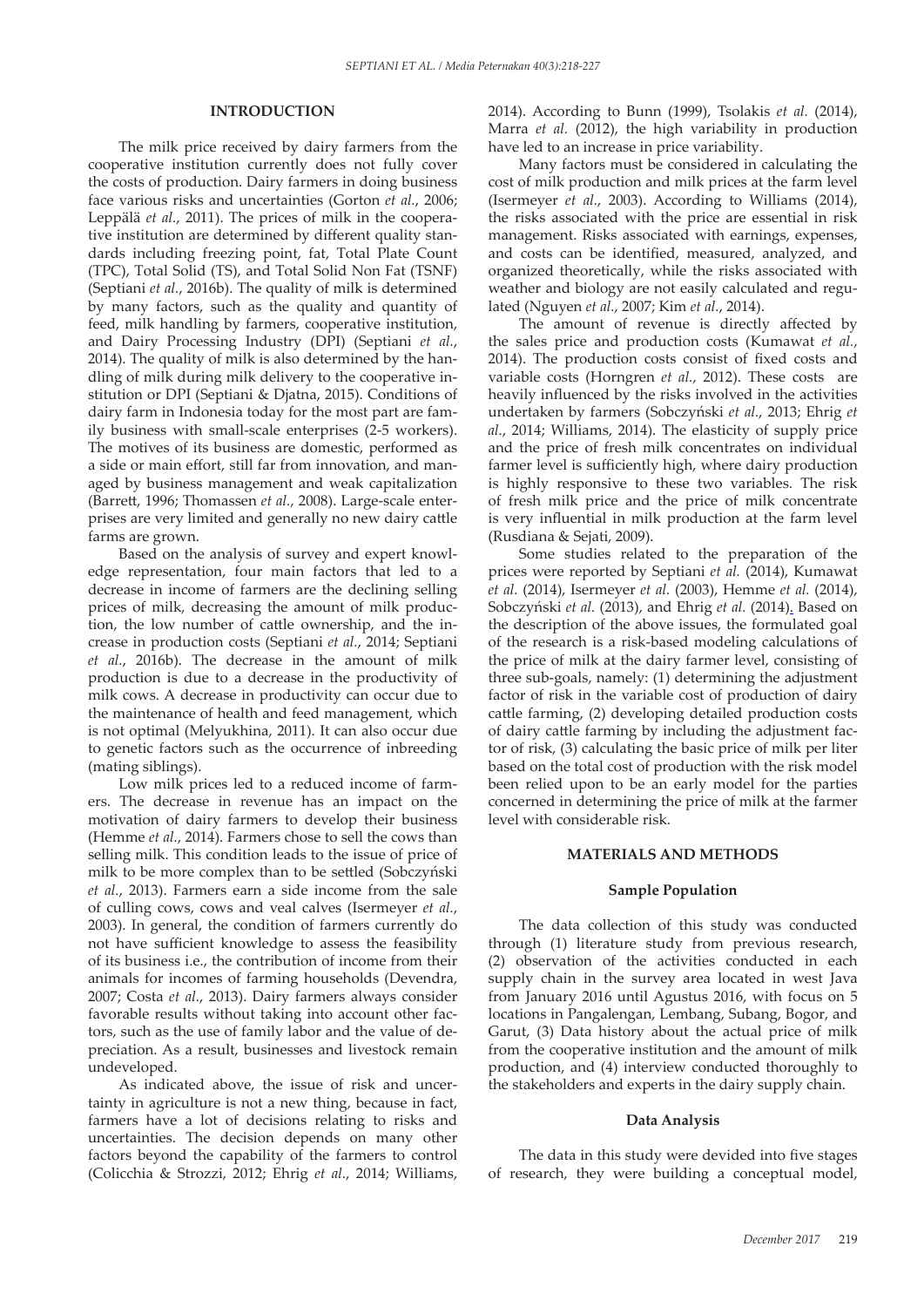structural analysis of the cost of production, developing a formulation of risk rating factor, model calculation of production costs with risk value, and calculating the proposed milk price with the risk value. The development of the stage model is shown in Figure 1. The explanations for each stage are as follows:

**Building a conceptual model.** Preparation of a conceptual model was begun with identifying and analyzing the factors that affect the income of farmers. The identification and analysis were based on field survey results and discussions with experts in the field of dairy supply chains. The conceptual model was designed to analyze the relationship between the farmers' income, the possible risks in the farm, the production costs, and the selling price of milk at the farm level.

**Structure analysis of production cost.** This section consisted of the following three steps:

- a. Identification of variable cost of production Production cost comprises of fixed cost and variable cost (Barrett, 1996; Salvatore, 2004; Hemme *et al.*, 2014; Kim *et al.*, 2014) Fixed cost is cost that is relatively fixed in amount and continue to be issued even if the outputs obtained were high (a lot) or low (a little). The variable cost is a factor of production whose numbers change if the resulting production output changes.
- b. Determining the scale of the business A group of business scale determined three factors, namely the average number of cattle ownership, average milk production, and dairy cow productivity.
- c. Calculating total production cost Formulations for calculating the total production cost was as follows : Total cost (TC)= Fixed cost (FC) + Variable cost (VC)

# **Developing a formula to calculate risk rating factor.**  This stage consisted of three parts:

- a. Analysing risk factor relationship with variable cost Risk factors in farms refer to previous studies that have identified possible risks in farms, i.e. Septiani *et al.* (2014), Septiani *et al.* (2016b), and Mishra & Shekhar (2011). The analysis of the relationship between risk and cost is determined by expert judgment.
- b. Calculating the value of risk using a fuzzy logic approach

Risk value was derived from the calculation of Fuzzy Risk Priority Number (FRPN) which was divided into three boundary values: the lower limit, middle limit, and upper limit. FRPN was assessed based on three dimensions of risk: occurrence, severity, and detectability.

c. Developed formulation of risk rating factor Risk rating factors were calculated using the fuzzy risk assessment and comparative measurement performance approaches.

**Model calculation of production costs with risk value.**  This stage of experiment was the formulation of the production cost calculations with risks. Then, the production cost was calculated in three business scales.

# **Calculation of the proposed milk price at farmer level with risk**

a. Counting of BEP Price, calculated by the formula: BEP Price (IDR/liter)= TCR/Y The formula for calculating average variable cost was: AVCR= TVCR/Y

BEP Production was calculated based on total production cost, average variable cost, and actual milk price (average, the lowest and the highest prices). BEP Production was calculated by the formula: BEP Production (liter)= TFCR/(P1-AVCR)

#### Where:

- TCR = total cost with risk, IDR/liter
- TFCR = total fixed cost with risk, IDR/liter
- TVCR = total variable cost with risk, IDR/liter
- AVCR = average variable cost with risk, IDR/liter
- $Y =$  amount of milk production, liter
- P1 = actual milk price (average), IDR/liter
- P2 = actual milk price (the lowest), IDR/liter
- P3 = actual milk price (the highest), IDR/liter

b. Farmer income simulation Input: Is the actual price of milk from the cooperative institution in the amount of milk production.

### **Farmers' income was calculated by the following formula:**

Number of farmers receiving from milk sales: Average:  $TR(P1)=Y * P1$ Lowest:  $TR(P2)=Y*P2$ Highest:  $TR(P3)= Y * P2$ 

BEP sales were calculated as follows: BEP sales = TFCR/[1-(TVCR/TR)]

Where: Y = Amount of milk production, liter TR = Total revenue from milk sales, IDR/liter

The livestock business income was the difference between the receipts earned and the expenses incurred, so the farmers' income based on the milk sales was calculated as follows:

Revenue  $(P1)$  = TR  $(P1)$  - TCR Revenue (P2) = Total revenue (P2) - TCR Revenue (P3) = Total revenue (P3) - TCR

The study was composed of several stages in accordance with the formulation of the above objectives as depicted in Figure 1.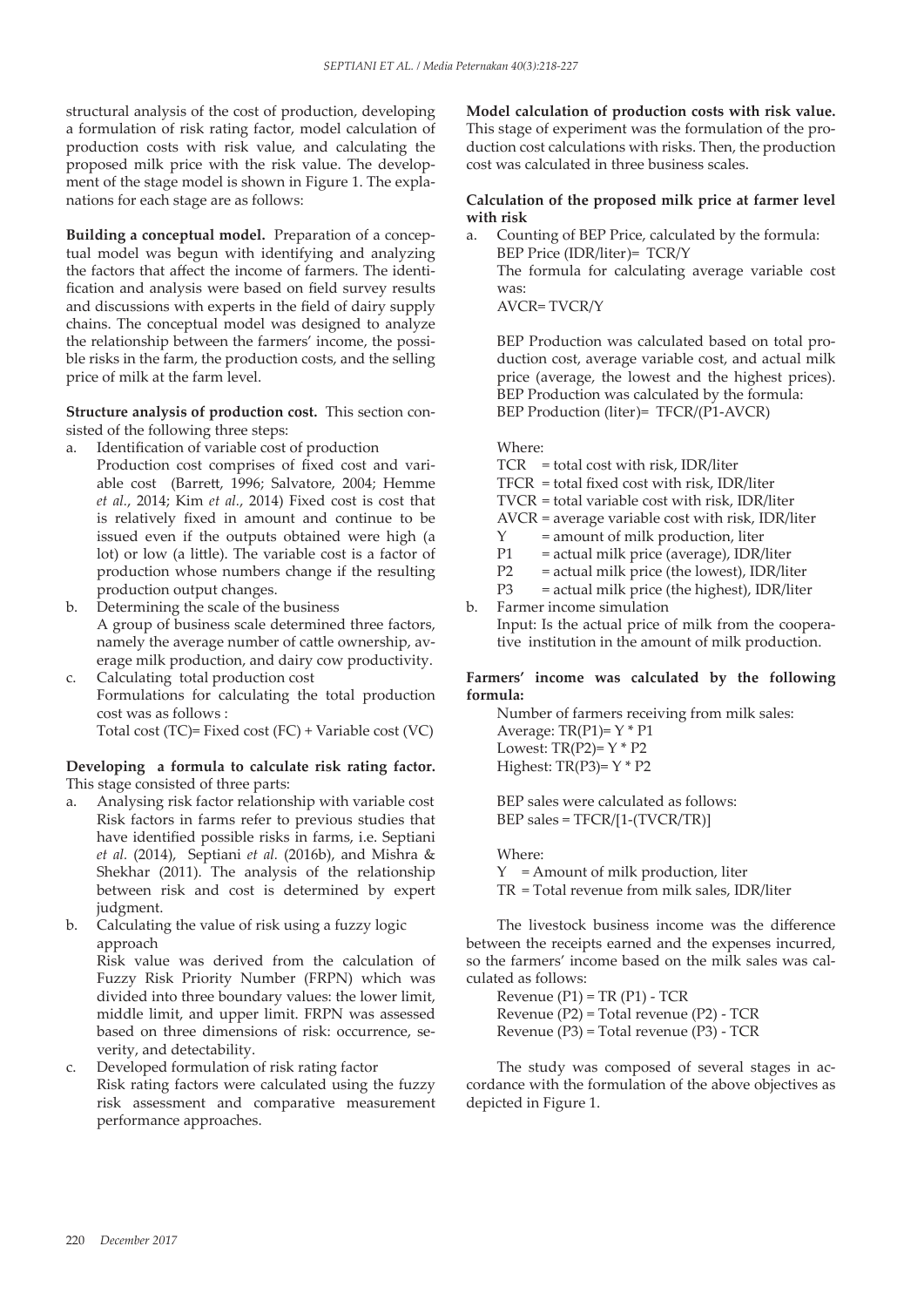|  | Table 1. Data, types, and sources of data required |  |
|--|----------------------------------------------------|--|
|  |                                                    |  |

| N <sub>o</sub> | Necessary data                            | Type of Data                    | Source of data                                                              |
|----------------|-------------------------------------------|---------------------------------|-----------------------------------------------------------------------------|
|                | Factors that influence are<br>models      | Secondary data                  | Literature study, field observation, and discussions with experts           |
|                | The variable costs of dairy<br>production | Secondary data,<br>primary data | Documentation of previous studies, surveys, and discussions<br>with experts |
| 3.             | Risks and risk factors                    | Primary data                    | Literature study, field observation, and discussions with experts           |
| 4.             | The risk with fuzzy logic<br>approach     | Primary data                    | Observations in the field and discussions with experts                      |
| 5.             | The linkage of risk to price<br>variable  | Primary data                    | Literature study, field observation, and discussions with experts           |



Figure 1. Stages of designing a model calculation of milk prices at farm level based on risk 565 Figure 1. Stages of designing a model calculation of milk prices at farm level based on risk

### **RESULTS**

### **Identification and Analysis of Factors Affecting the Farmers Income**

The selling price of milk directly affects farmer income. Decline in the income of farmers will have a great impact on the survival of farming (Yigrem *et al.*, 2008), so it is necessary to identify the factors that influence the farmer's income, as follows:

- a. The low selling price of milk
- The selling price of milk is low due to the fact that milk quality does not meet the quality standards. Factors causing the low quality of milk include the lack of proper milk handling, sanitation, quality and quantity of feed concentrates as well as the

quality and quantity of forage feed (Mishra and Shekhar, 2011; Septiani *et al.*, 2016b).

- b. The decrease in total milk production Decrease in total milk production is caused by the decreased productivity of cows. The causes of the decline in the productivity of milk in these cows include health care, feed management, but the main cause of the decline in productivity is the genetic problems, the occurrence of inbreeding (mating siblings) that affect lactation period (Assefa *et al.*, 2011; Mishra & Shekhar, 2011; Septiani *et al.*, 2016b). c. Increased milk production costs
- Production costs were calculated based on the fixed costs and variable costs (Horngren *et al.*, 2012). The increase in fuel prices has increased the costs of the farm production including the price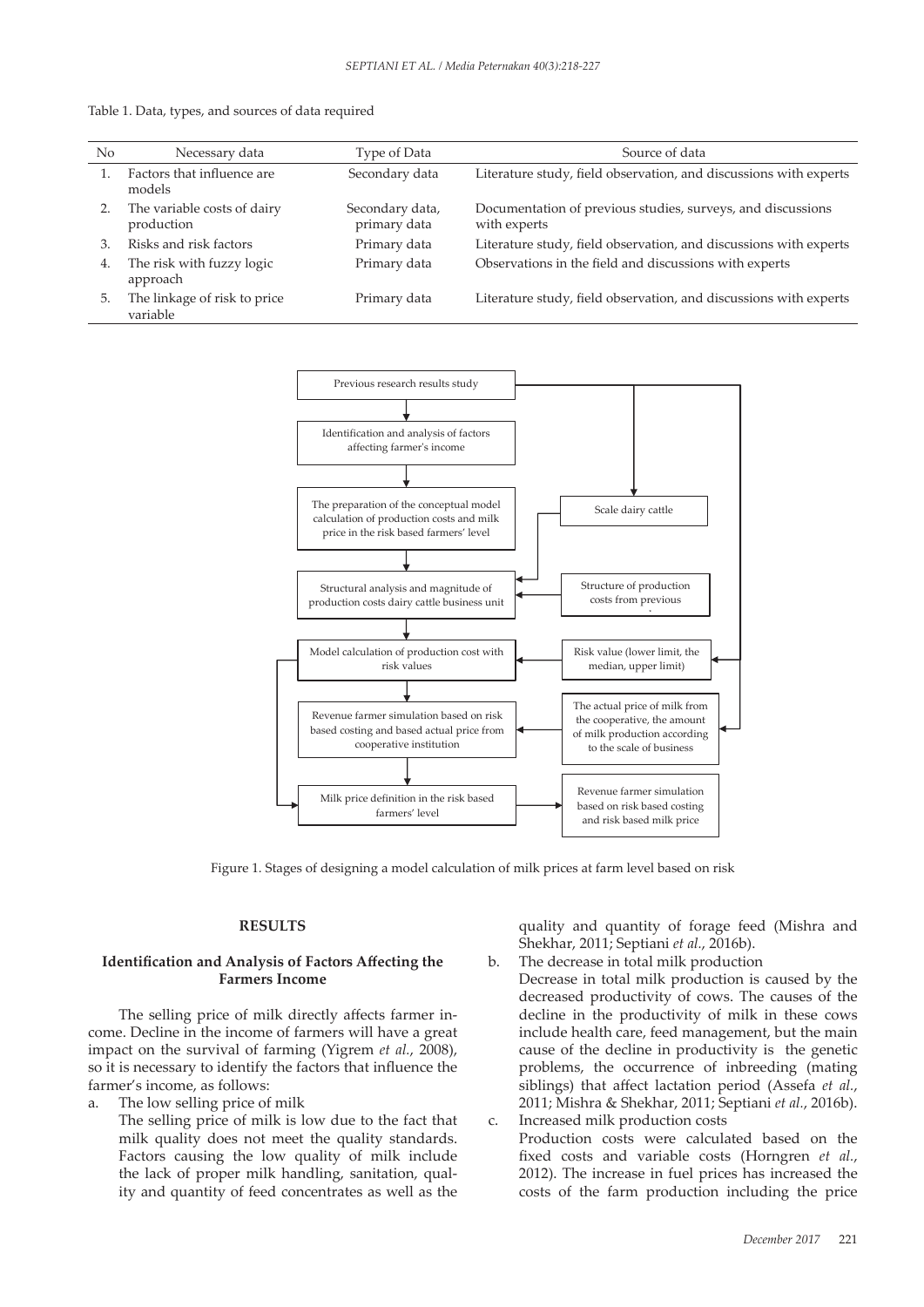of feed and feed transportation costs (Assefa *et al.*, 2011; Melyukhina, 2011; Glover *et al.*, 2014). This situation makes farmers select the other feed alternatives that are cheaper and this condition has a strong impact on the quality and quantity of milk production.

d. Low ownership of cow

The business of dairy cows breeding in Indonesia are classified into three types: (1) The business of the farm as a sideline, with the rates of contribution less than 30% of farmer income, (2) Livestock industry as the mix farming business with income levels of 30%-70%, (3) breeding business as a main business where farmers' income from this business can support farmers needs (Septiani *et al.*, 2016b).

### **Conceptual Model Factors that Influence the Risk-Based Formulation of Milk Price**

The model was developed to describe the relationship between the price of milk at the farm level with the farmers' income, the cost of production of dairy cattle farming, and the risk factors on the farm (Figure 2).

Review of the theoretical relationship with the price according to risk (Ehrig *et al.*, 2014; Williams, 2014) can be seen in Figure 3. Risk has a high effect on the price; the higher the risk, the greater the impact on prices (Ramirez, 2000; Travisi & Nijkamp, 2008). Price is determined by the production costs incurred. The risk factors that affect the cost of production of dairy cattle farming (Septiani *et al.*, 2016b) is (1) a risk factor for the construction of cages that do not meet the requirements, (2) the risk factors of inbreeding (mating siblings), (3) the risk

factors of mistake in feeding, (4) the low quality and the quantity of forage, (5) the risk factors of low quality and quantity of concentrate feed, (6) the risk factors of sick cows (gastrointestinal, nail disease, abscess), (7) the risk factors of cows affected by mastitis, (8) the risk factors of reproductive disorders, (9) the risk factors of the availability of clean water, and (10) factors of unhygienic milk cans.

#### **Structural Analysis and Production Cost in Dairy Cattle Farming**

Production costs are composed of fixed costs and variable costs (Barrett, 1996; Salvatore, 2004; Kim *et al.*, 2014; Kumawat *et al.*, 2014). Fixed costs are relatively fixed amount and continue to be issued even if the output obtained high or low.



requirements, (2) the Figure 3. Overview of the theoretical relationship between price airlines). (2) the risk and risk



Figure 2. Conceptual model of the relationship between price by revenue, cost of production, and risk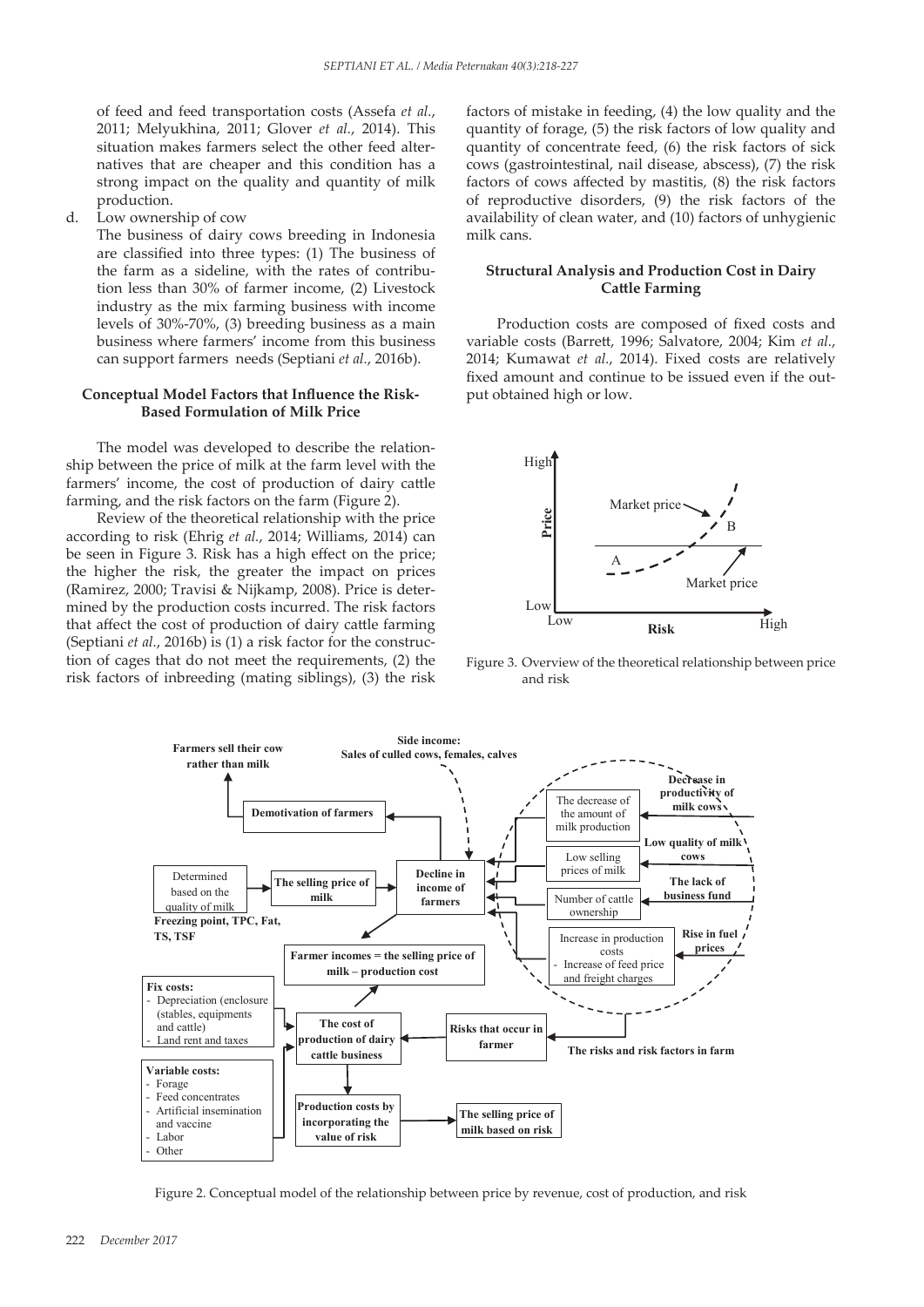The fixed costs of dairy cattle farming include the depreciation, durable equipment depreciation, deterioration of livestock, land rent, and taxes. Cost variables include grass feed, bran, pulp, pharmaceuticals, artificial insemination, the wages of family labor and nonfamily labor, and other equipment that is not durable. Preparation of production costs is grouped into three business groups of cattle such as those resulting from research of Barret (Barrett, 1996). The average number of cattle ownership, average milk production, and productivity of milk cows can be seen in Table 2.

#### **Formulation for the Calculation of Risk Rating Factor**

Preparation of formulations for the calculation of risk adjustment factor begins with the identification and analysis of the relationship variable production costs with the risks and risk factors that may occur at the farm (Table 3). The formulation for the calculation of risk rating factor was based on fuzzy risk assessment (Moeinzadeh & Hajfathaliha, 2009; Bajpai *et al.*, 2010; Septiani *et al.*, 2016b, 2016a) and comparative measurement performance (Morley *et al.*, 2001). The risk value for each risk factor was obtained from the calculation of fuzzy risk priority number. Risk Rating Factor (RRF) was calculated by the following calculation formula:

- 1. Calculating the risk weight value : Risk weight value= Risk value<sub>lower limit</sub> / Risk amount<sub>upper limit</sub>
- 2. The minimum risk value was given as value 1 Other risks values were transformed proportionally

 $\text{RRF}_{\text{lower limit}}$  = Risk weight value x 1

 $\text{RRF}_{\text{middle limit}} = (\text{Risk value}_{\text{middle limit}} / \text{Risk value}_{\text{lower limit}}) \times$ Risk weight value

 $\operatorname{RRF}_{\text{upper limit}} = (\operatorname{Risk value}_{\text{upper limit}} / \operatorname{Risk value}_{\text{lower limit}}) \times$ Risk weight value

Depreciation cost of equipment **(FCR**2), rent and land taxes **(FCR**4),wage of labor in the family **(VCR**5) and wage of labor outside the family **(VCR**6), had no relationship with the risks identified in the farm (Table 4).

### **Model Calculation of Production Costs with Risk Value**

Williams (2014) stated that risk affect on production costs. The increasing value of risk was directly proportional to the cost (Ibarra dan Skees, 2007; Travisi & Nijkamp, 2008). Theoretically, the production costs will be higher if the value of risk is higher (Nguyen *et al.*, 2007), so the prepared formulations variable cost and fixed cost adjustment factor is as follows: Fixed costs by a factor of risk adjustment: FCR=  $FC x (1 + RRF)$ 

The variable cost adjusted by factors of risk:  $VCR= VC \times (1 + RRF)$ 

The cost of total production by factors of risk adjustment: TCR= TVCR + TFCR

Calculation results of total production costs with risk value can be seen in Table 5.

| Business scale          | The average number of lactating<br>COW | Average milk production | Milk cows productivity |
|-------------------------|----------------------------------------|-------------------------|------------------------|
| <b>Business Scale 1</b> | 3.20 AU                                | 449.33 L/month          | $8.05$ L/cow/day       |
| <b>Business Scale 2</b> | 6.80 AU                                | 917.77 L/month          | 8.11 L/cow/day         |
| Business Scale 3        | 15.83 AU                               | $2,184$ L/month         | $10.40$ L/cow/day      |

Table 2. Grouping dairy cattle farming

Table 3. The relationship between the variable cost of the risks and risk factors in the farm

| No. | Price variable          | Risk                        | Risk factors                                              |  |  |
|-----|-------------------------|-----------------------------|-----------------------------------------------------------|--|--|
| 1.  | Depreciation of housing | <b>R.2</b> Sanitation       | P.FR.21 Construction of the housing are not eligible      |  |  |
| 2.  | Depreciation of cattle  | Q.1 Breeding                | <b>P.FR.11</b> Inbreeding (mating siblings)               |  |  |
|     |                         | O.4 Feed                    | P.FR.43 Errors in feeding                                 |  |  |
| 3.  | Forage feed             | <b>R4</b> Feed              | <b>PFR41</b> Low quality and quantity of forage feed      |  |  |
| 4.  | Concentrate feed        | <b>R4</b> Feed              | <b>PFR42</b> Low quality and quantity of concentrate feed |  |  |
| 5.  | Drugs                   | <b>R3</b> Healthcare of cow | <b>PFR31 Sick cow</b>                                     |  |  |
|     |                         |                             | <b>PFR32</b> Mastitis cow disease                         |  |  |
|     |                         |                             | <b>PFR33</b> Reproductive disorders                       |  |  |
| 6.  | Artificial insemination | <b>R1</b> Cattle breeding   | <b>PFR11</b> Inbreeding (mating siblings)                 |  |  |
|     | Other                   | R <sub>2</sub> Sanitation   | PFR23 Fresh water availability                            |  |  |
| 8.  | Non durable equipment   | <b>R2</b> Sanitation        | PFR22 Unhygienic milk can                                 |  |  |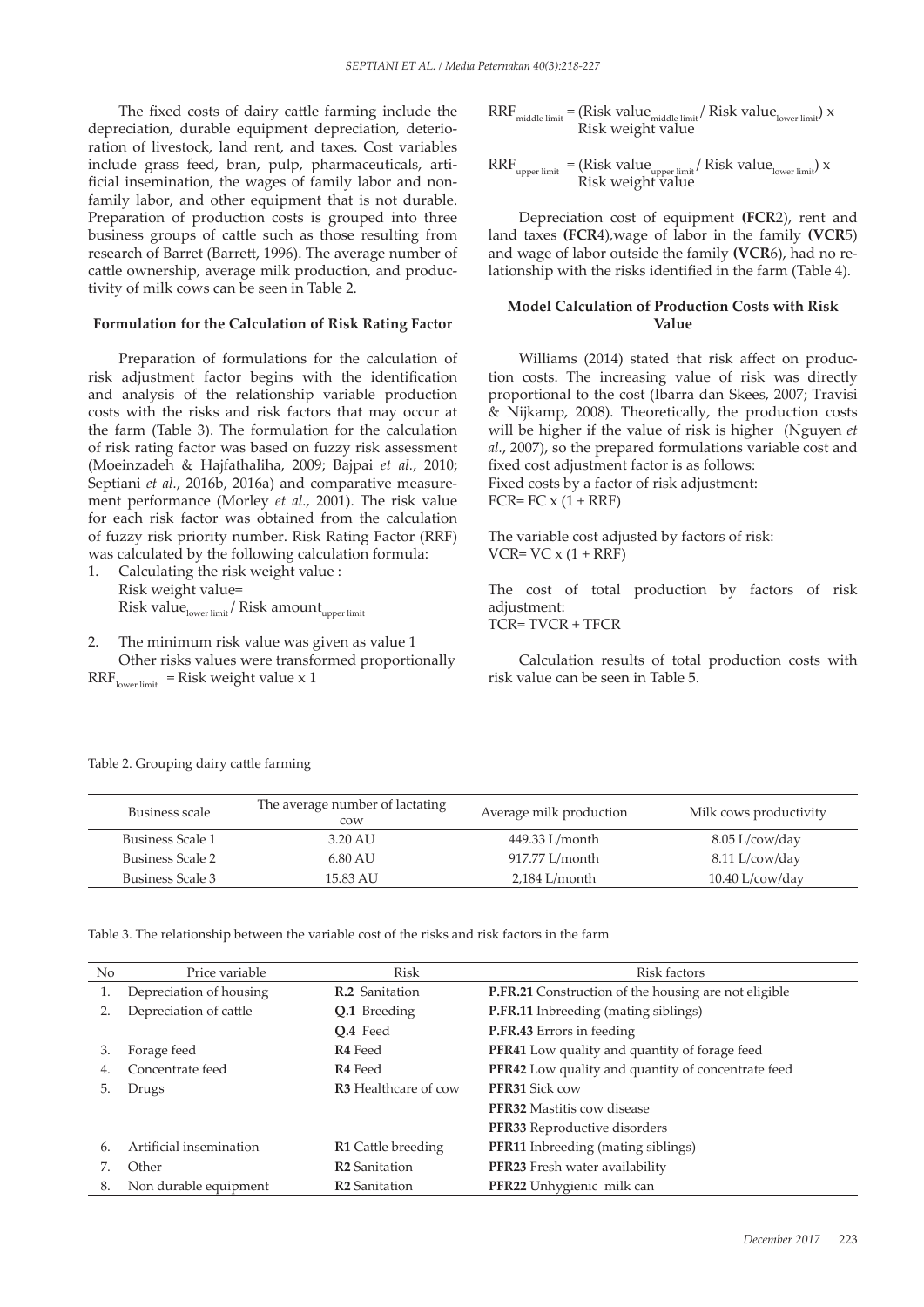Table 4. Factors of risk adjustment in the variable cost of producing milk farm

|                                | <b>Risk</b>       | <b>Fuzzy Risk Priority Number (FRPN)</b> |          |          | Risk rating factor |        |             |
|--------------------------------|-------------------|------------------------------------------|----------|----------|--------------------|--------|-------------|
| Variable production costs      | factors           | Lower                                    | Middle   | Upper    | Lower limit        | Middle | Upper limit |
| Fixed costs                    |                   |                                          |          |          |                    |        |             |
| Depreciation of housing (FCR1) | PFR21             | 443                                      | 500      | 602      | 0.065              | 0.073  | 0.088       |
| Depreciation of cow (FCR3)     | PFR11<br>PFR43    | 1520                                     | 1691     | 1784     | 0.222              | 0.247  | 0.261       |
| Rent and land tax (FC4)        |                   | $\theta$                                 | $\theta$ | $\theta$ | 0.000              | 0.000  | 0.000       |
| Costs variable                 |                   |                                          |          |          |                    |        |             |
| Forage (VCR1)                  | PFR41             | 636                                      | 758      | 846      | 0.093              | 0.111  | 0.124       |
| Feed concentrates (VCR2)       | PFR42             | 593                                      | 758      | 834      | 0.087              | 0.111  | 0.122       |
| Vaccine (VCR3)                 | PFR31             |                                          |          |          |                    |        | 0.364       |
|                                | PFR32             | 1875                                     | 2304     | 2488     | 0.274              | 0.337  |             |
|                                | PFR33             |                                          |          |          |                    |        |             |
| Artificial insemination (VCR4) | PFR11             | 760                                      | 924      | 926      | 0.111              | 0.135  | 0.136       |
| Other (VCR7)                   | PFR <sub>23</sub> | 381                                      | 434      | 500      | 0.056              | 0.064  | 0.073       |
| Non-durable equipment (VCR8)   | PFR <sub>22</sub> | 625                                      | 758      | 817      | 0.091              | 0.111  | 0.120       |

Note:

VCR = Variable Cost with Risk Factor, variable costs taking into account risk rating factor.

TVCR = Total Variable Cost with Risk Factor, the total variable costs by taking into account risk rating factor.

FCR = Fixed Cost with Risk Factor, fixed costs by taking into account risk rating factor.

TFCR = Total Fixed Cost with Risk Factor, total fixed costs by taking into account risk rating factor.

RRF = Risk Rating Factor, in the variable cost of production.

TCR = Total Cost of Risk Factor, total production costs taking into account risk rating factor.

Table 5. Calculation results of total production costs with risk value (IDR)

| Scale of enterprises | Production costs with risk factor |              |              |  |  |  |
|----------------------|-----------------------------------|--------------|--------------|--|--|--|
|                      | Lower limit                       | Middle       | Upper limit  |  |  |  |
| Business scale 1     |                                   |              |              |  |  |  |
| Production costs     | 1,903,640.95                      | 1,933,874.08 | 1,950,282.88 |  |  |  |
| Business scale 2     |                                   |              |              |  |  |  |
| Production costs     | 3,964,831.48                      | 4,040,979.44 | 4,080,073.86 |  |  |  |
| Business scale 3     |                                   |              |              |  |  |  |
| Production costs     | 8,184,080.83                      | 8,333,646.78 | 8,411,116.15 |  |  |  |

### **Simulation of Farmers Revenue Based on Risk Based Costing**

The simulation results in milk prices based on risk to revenues in the three business scale can be seen in Table 6. The comparison with actual milk price received by the farmers and the current price was quite significant. The base price of milk is now on average IDR 3 650.00/liter. Based on the calculation of the period 2014 and 2015, prices received by the farmers was currently an average of IDR 4,231.8, the lowest price was IDR 3,514.72, and the highest price was IDR 4,518.26.

### **Preparation of Schematic Model of Milk Prices in the Risk-Based Farmers**

Risk and cost of production become input in formulating risk-based calculation of production costs. Formulation of this calculation is also affecting cattle ownership scale. From the calculation of production

costs, it can be determined that BEP price becomes the basis for calculating the price of milk at the farmer level. Milk price received by farmers will also be affected by the penalty and reward of the quality of milk produced. The base price of milk is determined based on a riskbased production cost and is expected to increase the income of farmers. The relationship between some of the variables described above is described in the model schematically in Figure 4.

### **DISCUSSION**

Risk factors that affect the production cost of dairy cattle farming are (1) construction of the housing are not eligible, (2) inbreeding, (3) error of feeding, (4) quality and quantity of low forage, (5) quality and quantity of concentrate feed, (6) sick cow, (7) mastitis disease, (8) reproductive disorders, (9) fresh water availability, and (10) unhygienic milk can. Risk factor has a relationship with the variable cost of production. For example, risk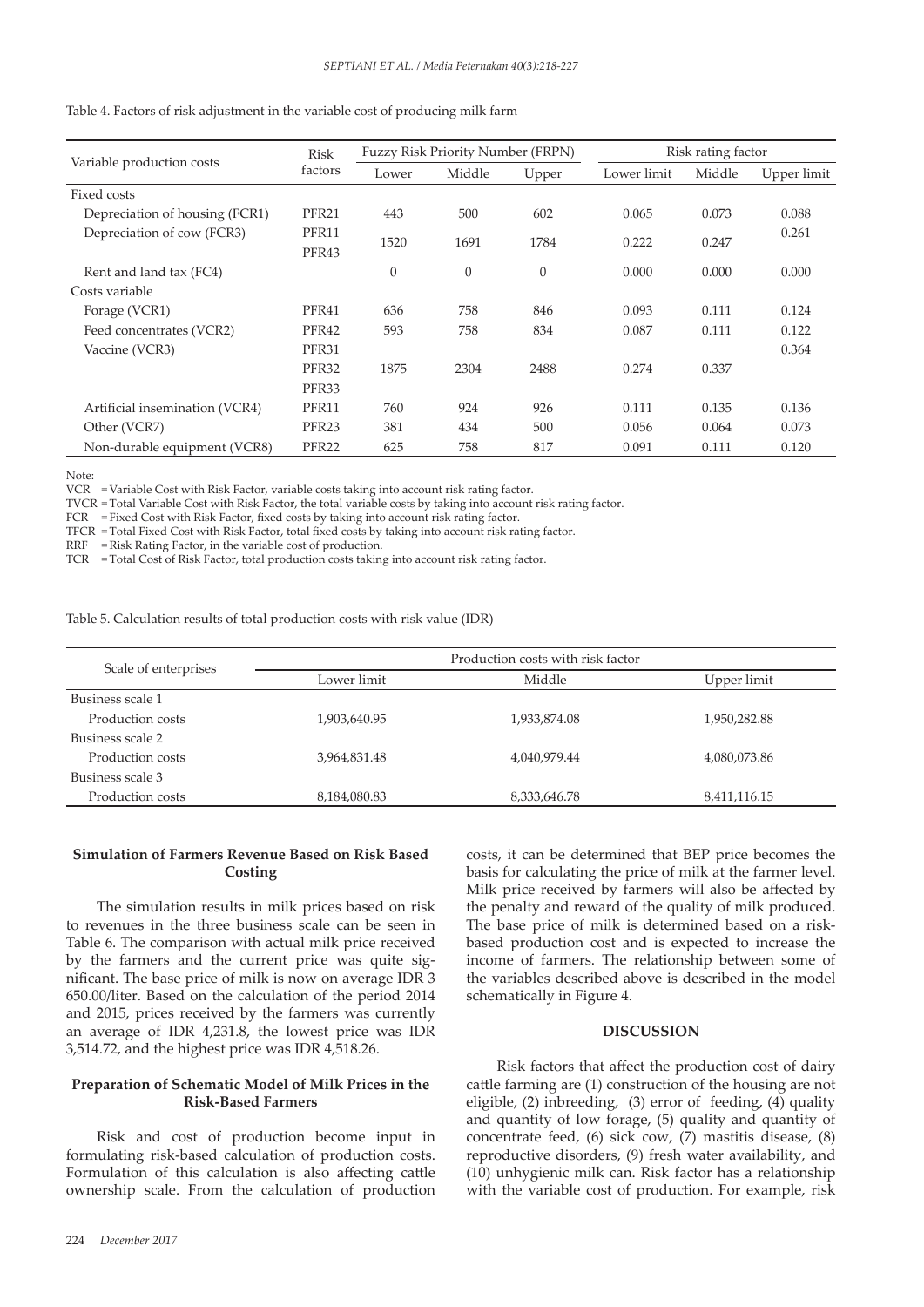| Table 6. Milk price risk based on three scales of milk farms business |  |  |  |  |  |  |
|-----------------------------------------------------------------------|--|--|--|--|--|--|
|-----------------------------------------------------------------------|--|--|--|--|--|--|

| Milk price risk based   | Lower limit  | Middle       | Upper limit  |
|-------------------------|--------------|--------------|--------------|
| Scale Business 1        |              |              |              |
| The basic price         | 4,236.62     | 4,303.91     | 4,340.42     |
| Price + reward/ penalty | 6,329.20     | 6,429.93     | 4.987.90     |
| Revenue                 | 940,256.94   | 955,189.86   | 963,294.09   |
| Scale Business 2        |              |              |              |
| The basic price         | 4,320.07     | 4,403.04     | 4,445.64     |
| Price + reward/ penalty | 6.453.86     | 6.577.82     | 6.641.45     |
| Revenue                 | 1,958,331.66 | 1,995,943.08 | 2,015,252.81 |
| Scale Business 3        |              |              |              |
| The basic price         | 3.747.29     | 3,815.77     | 3,851.24     |
| Price + reward/ penalty | 5,598.17     | 5,700.48     | 5,753.47     |
| Revenue                 | 4,042,326.8  | 4,116,201.25 | 4,154,465.35 |



Figure 4. Schematic Model preparation of the production cost and the selling price of milk at the farmer level based on risk based

factor of construction of the housing are not eligible affected by housing depreciating cost. The risk factor of inbreeding and errors in feeding are affected by depreciation of cattle cost. The cost of forage and concentrate feed is affected by the risk of quality and quantity of feed. The higher the risk will lead to the higher cost of dairy cattle farming. This risk factor could not be eliminated but the opportunity and its impact can be mitigated by efforts to deal with risk.

Risk value with the fuzzy logic approach was divided into three value limits, namely lower limit, middle limit, upper limit. Risk value used to calculate risk rating factor in production cost calculation, either variable cost or fixed cost. The production costs were grouped into three business scale of cattle holdings based on the number of cattle per farmer. The first business scales had an average number of cattle holdings 3.2 cattle per farmer. The second business scale had 6.80 cattle per farmer and the third scale had 15.83 cattle per farmer. This research resulted three risk adjustment factors (lower, middle, and upper) for three business scales. Risk rating factor of depreciation cattle cost (0.065; 0.073; 0.088), housing depreciation cost (0.222; 0.247; 0.261), feed forage cost (0.093; 0.111; 0.124), feed concentrates cost (0.087; 0.111; 0.111), vaccine cost (0.274; 0.337; 0.364), artificial insemination cost (0.111; 0.135; 0.136), equipment which is not durable (0.091; 0.111; 0.120), and others (0.056; 0.064; 0.073).

The simulation results showed that BEP milk price strongly influenced the business scale. The price of milk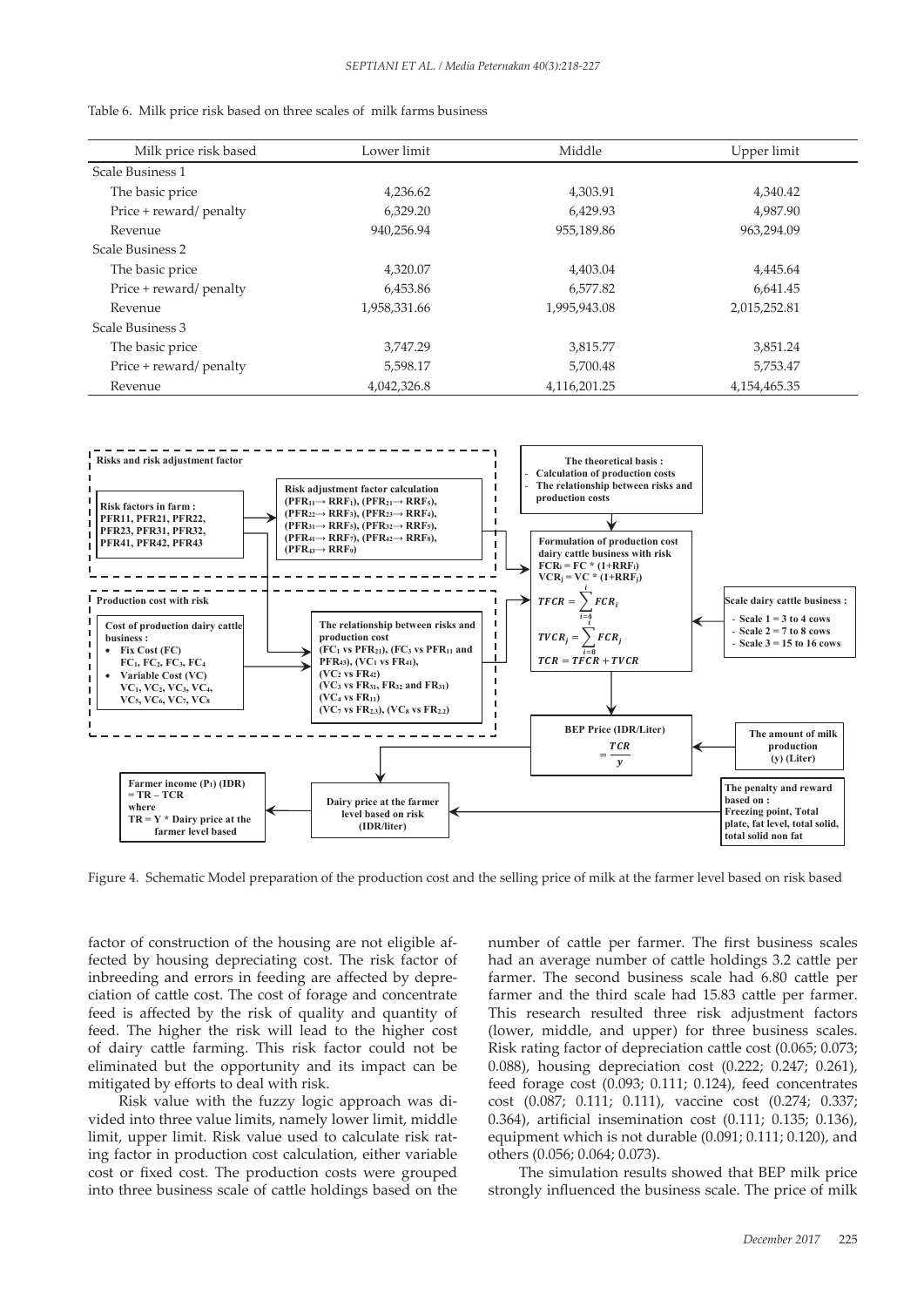received by farmers from cooperative institutions is currently in the range of IDR 3,514.72 up to IDR 4,518.26/ liter. On the scale of business 3, farmers still make a profit if they get the highest milk price, but at the low milk price the farmer still suffers losses, whereas on the business scale 1 and 2, the farmer loses. The results of this calculation indicate that the base price of milk obtained could not cover the production costs.

The proposed basic milk price is around IDR 4,250 - IDR 4,350/liter based on 3 to 4 cows ownership. The price of milk per liter which was taken into the reward or penalty and profit was obtained as follows: On a business scale of 1: IDR 6,329.2; 6,429.72; 6,484.27 On a business scale of 2: IDR 6,453.86; 6,577.82; 6,641.45 On a business scale of 3: IDR 5,598.17; 5,700.48; 5,753.47

The previous price had a significant difference because the calculation of the price had included risk factors. The biggest risk factor was the cost of deterioration of livestock and the cost of medicines. This risk could be borne by the breeder and charged to the cost, or the value of this risk was charged to other parties, such as agricultural insurance. Law No. 19/2012 on the Protection and Empowerment of Farmers had mandated that the state should provide protection and empowerment to farmers in a planned, directed and sustainable manner. In detail the law mandates farmer protection strategies provided through (1) agricultural inputs and equipment, (2) business certainty, (3) cost of agricultural items, (3) removal of high-cost economic practices, (4) extraordinary events, (5) early warning system and handling impact of climate change, (6) agricultural insurance.

One of the new things in the law is agricultural insurance. In this case, the central government and local governments are mandated to provide agricultural insurance facilities to farmers. There are two main principles in insurance, i.e: (1) Indemnity principle: the insurer will provide compensation in accordance with the losses actually experienced by the insured. Payment of claims, according to agreed damage, not risk-based, simple insurance program, a high moral hazard in the field, high administrative costs, especially for field verification. (2) Parametric principle: the insurer will give to the insured in case of triggering event which has been agreed together.

The principle of insurance that can use the results of this assessment is the parametric principle. The parametric insurance principle requires a risk base, requiring trigger events to be mutually agreed upon. Currently, the principle of insurance is not difficult to implement because of the unavailability of high-risk database and data as the basis for the implementation of the agricultural insurance system.

#### **CONCLUSION**

The formulation of the calculation of risk adjustment factor to the variable production cost of dairy cattle farming was calculated based on the value of risk as identified and assessed by experts in the form of fuzzy linguistics. The proposed basic milk price in

this research was around IDR 4,250-IDR 4,350/liter for 3 to 4 cows ownership. Increasing farmer income was expected to be obtained by entering the value of this risk in the calculation of production costs.

The price of milk per liter which was taken into the reward or penalty and profit was obtained as follows: On a business scale of 1: IDR 6,329.2; 6,429.72; 6,484.27 On a business scale of 2: IDR 6,453.86; 6,577.82; 6,641.45 On a business scale of 3: IDR 5,598.17; 5,700.48; 5,753.47 The average price received by the dairy farmers was IDR 4,231.18, the lowest price was IDR 3,514.72 and the highest price was IDR 4,518.26. Prices were obtained from the research carried out by calculating the value of risk accepted by farmers. Finally, this model can be developed to model alternative risk-based milk prices, shifting the risk to others, such as agricultural insurance.

#### **REFERENCES**

- **Assefa, H., T. G-Egziabher, E. Sehai, & A. Tegegne.** 2011. Agricultural knowledge management in dairy production improvement: the case of Bure Woreda, West Gojjam Zone, Amhara Region. The IUP Journal of Agricultural Economics VIII 4: 30-40.
- **Bajpai, S., A. Sachdeva, & J. P. Gupta.** 2010. Security risk assessment: Applying the concepts of fuzzy logic. J. Hazard. Mater. 173: 258–264. https://doi.org/10.1016/j. jhazmat.2009.08.078
- **Barrett, C. B.** 1996. On price risk and the inverse farm size-productivity relationship. J. Dev. Econ. 51: 193-215. https:// doi.org/10.1016/S0304-3878(96)00412-9
- **Bunn, D.** 1999. Strategic Price Risk in Wholesale Power Markets. London (UK), Risk Books.
- **Colicchia, C. & F. Strozzi.** 2012. Supply chain risk management: a new methodology for a systematic literature review. Supply Chain Manag.: An Int. J. 17: 403-418.
- **Costa, C., F. Antonucci, F. Pallottino, J. Aguzzi, D. Sarriám, & P. Menesatti.** 2013. A review on agri-food supply chain traceability by means of RFID technology. Food Bioproc. Tech. 6: 353-366. https://doi.org/10.1007/s11947-012-0958-7
- **Devendra, C.** 2007. Constraint analysis to improve integrated dairy production systems in developing countries: The importance of participatory rural appraisal. Trop. Anim. Health. Prod. 39: 549-556. https://doi.org/10.1007/ s11250-007-9060-y
- **Ehrig, R., F. Behrendt, M. Wörgetter, & C. Strasser.** 2014. Economics and Price Risks in International Pellet Supply Chains. Springer, New York. https://doi. org/10.1007/978-3-319-07016-2
- **Glover, J. L., D. Champion, K. J. Daniels, & A. J. D. Dainty.** 2014. An Institutional Theory perspective on sustainable practices across the dairy supply chain. Int. J. Prod. Econ. 152: 102-111. https://doi.org/10.1016/j.ijpe.2013.12.027
- **Gorton, M., M. Dumitrashko, & J. White.** 2006. Overcoming supply chain failure in the agri-food sector: A case study from Moldova. J. Food Policy 31: 90-103. https://doi. org/10.1016/j.foodpol.2005.08.003
- **Hemme, T., M. M. Uddin, & O. A. Ndambi.** 2014. Benchmarking cost of milk production in 46 countries. J. Rev. Global Econ. 3: 254-270. https://doi.org/10.6000/1929-7092.2014.03.20
- **Horngren, C. T., S. M. Datar, & M. V. Rajan.** 2012. Cost Accounting A Managerial Emphasis. New Jersey (US), Pearson Education, Inc.
- **Ibarra, H. & J. Skees.** 2007. Innovation in risk transfer for natural hazards impacting agriculture. Environmental Hazards 7: 62-69. https://doi.org/10.1016/j.envhaz.2007.04.008
- **Isermeyer, F., T. Hemme, & J. Holzner.** 2003. Analysis of